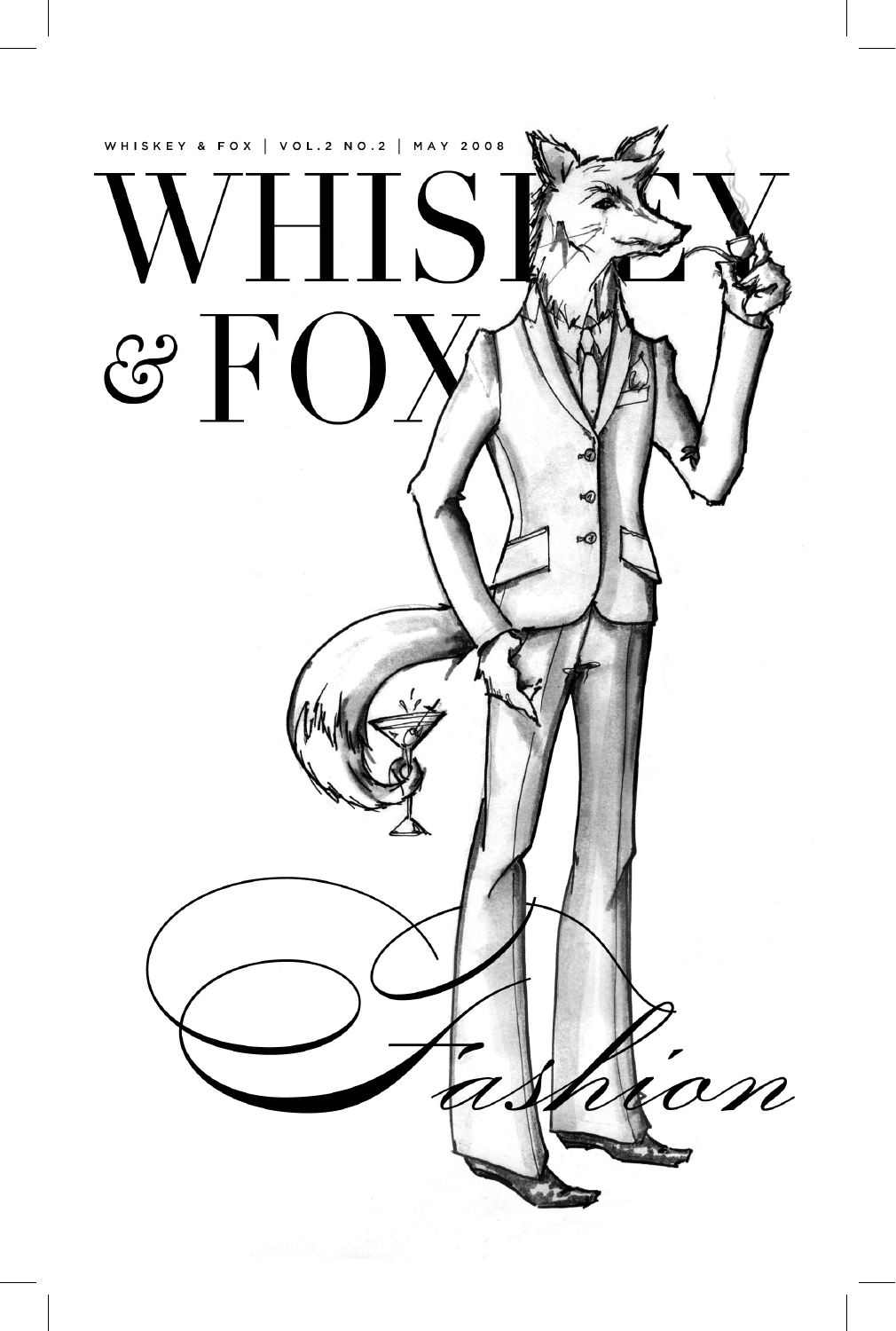# **Tomaž Šalamun**

## *Madreperla, Gifted to the Scythians*

Everyone, valued as twice the quadrant will die lined up with wood. I find shelter from the rain below breath, not in the breath. In the breath I hammer nails.

Inside, deeply inside, there were gray mattresses with sprinkled blood. We used to carry clods of pigs to the fence, laying them into the abyss when trains passed by, not to be heard too much.

> translated by Thomas Kane and Tomaž Šalamun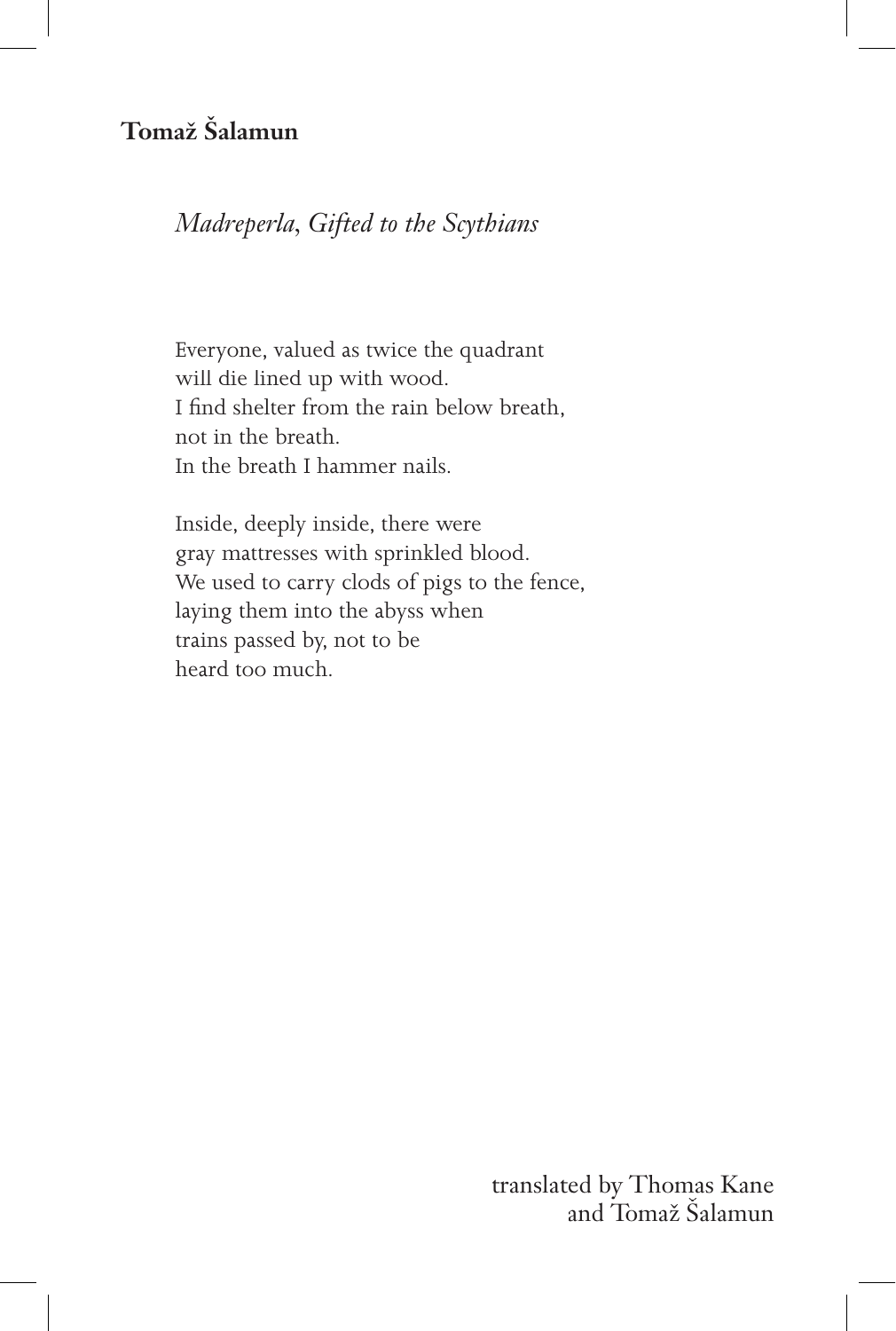#### **Joshua Zelesnick**

#### *Landscape with Wildflowers*

Wildflowers bequeath a wrath, pointy and tailored, shrugging their necks away from the ground that tugs them back. Throw a rock on them and the misery ends.

Enter: Serpent—never walk its path; it only leads to doom.

Follow a road. It seems so small, it never up and bellows. Know it once, know it well. Drop your mask and mark it.

The difficulty is finding a rock wide enough to cover the landscape. Then again, once it's found, a force powerful enough must be able and willing to lift it.

Enter: leviathan—it's strong. Convince it to swim on land.

Follow lines that seem so small, toss a stone and measure. Twenty up and twenty back, another minute longer.

Where does such a rock exist?

One foot right, two feet left, the center is not the center.

Shelter finds a way to pour its bosom on your face.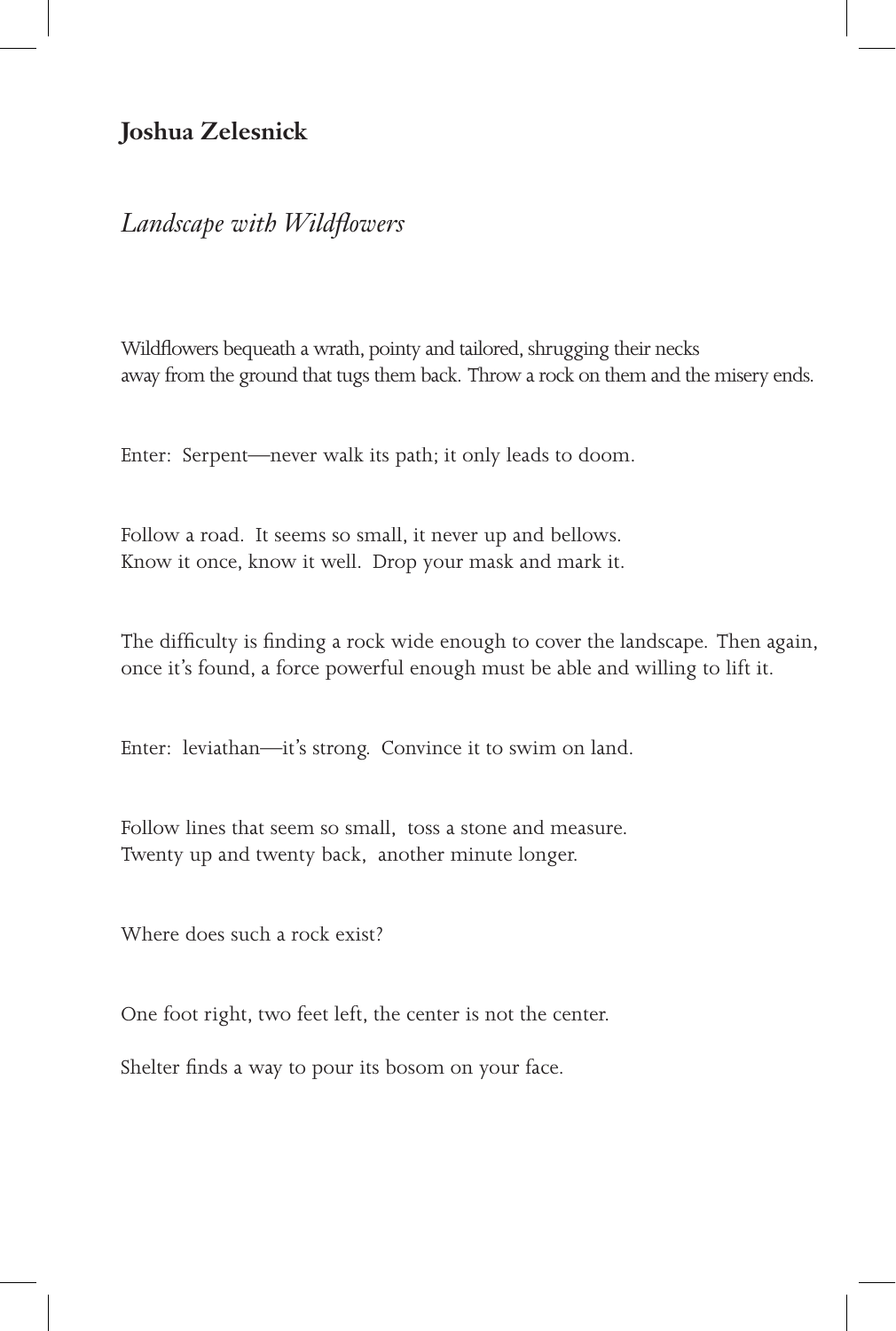### **Sten Carlson**

from *The Reveries* 

from a perch I called down at the cars My mother

said the tune was cosmic I fashioned a necklace a leash

for us our tribe Once there had been a clear sweet whistle it was true Stranger

I tell you on purpose I became stranger building a dwelling-place for

what genius & didn't yet understand the heavy bugle I knew I didn't want whispering

in pink cubicles If asked my plan was to help people by ignoring them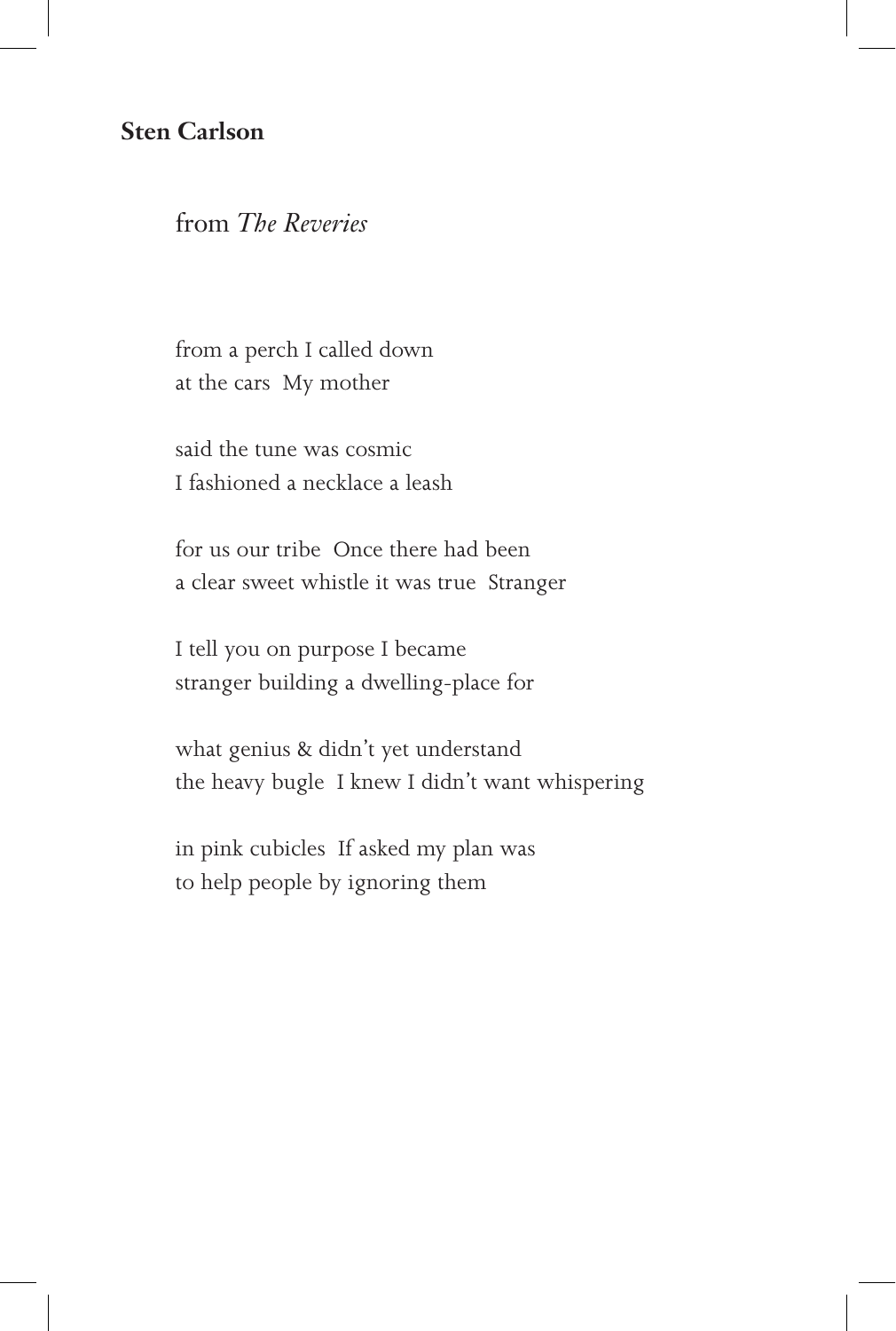#### **Robin Clarke**

Three hairs  $=$  a man. Three sloping hairs  $=$  a woman. What distinguishes us from planets. The hanged and the unhanged have this in common: a firebird will shit you out one day in an ether that has everything in common with canvas. Black on black. Black does not exist in nature. Black on black on black.

§

Even Picasso forged some Picassos. Even Velasquez unhinged in a night's disgrace. I tell my head from an empty chalice by how it fills with detritus from many beloveds. Tell me, out of what cross-hairs were you first born? Can you tell your hole from a body in the ground?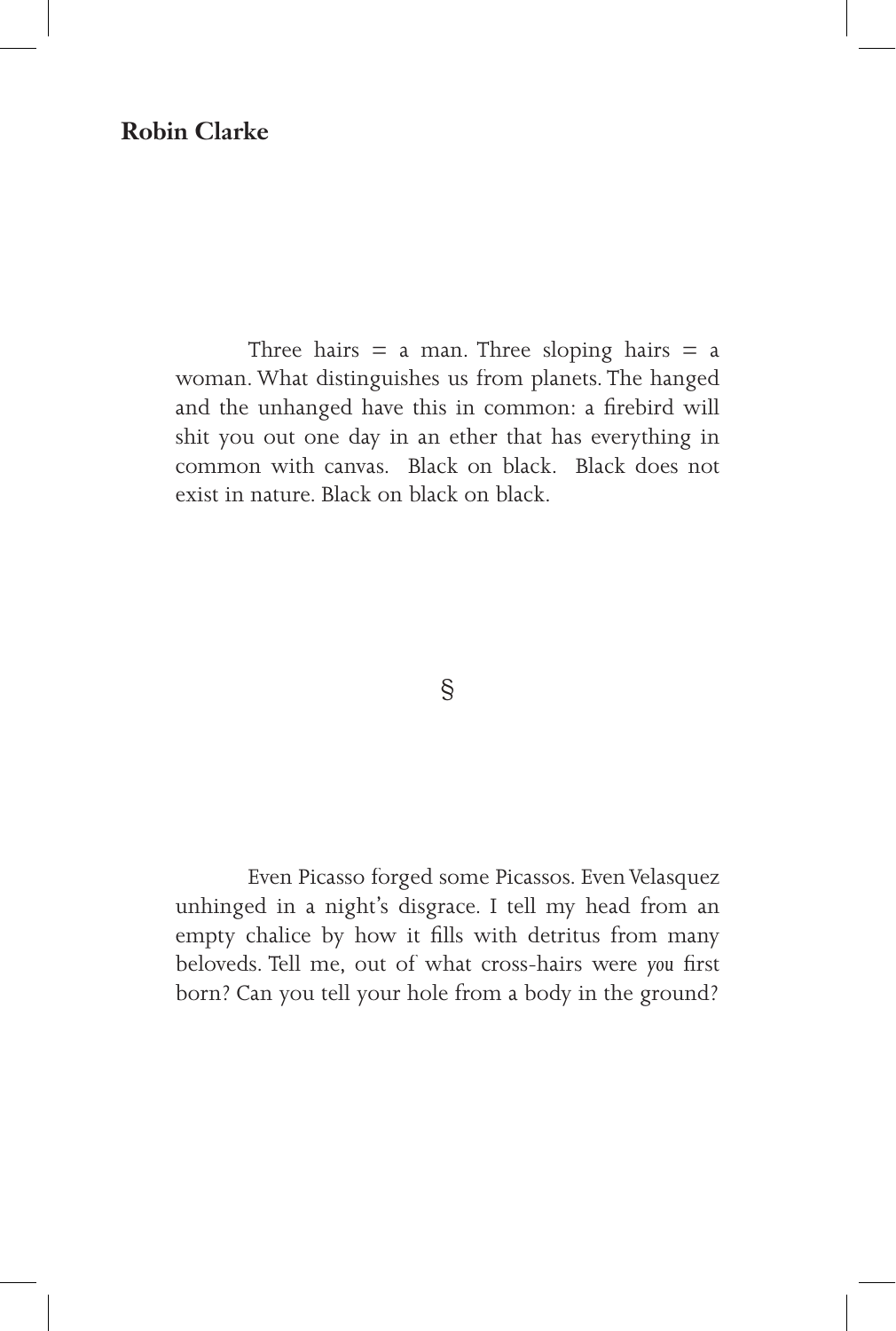#### **Thomas Kane**

*the principal voyages of discovery to america 1492 to 1611 (south)*

although some have taken to calling them: a phantom spice, a mercury hoax, a revival of familiar loss.

because a minority exists to rue

 $\overline{\phantom{a}}$  , where  $\overline{\phantom{a}}$  , where  $\overline{\phantom{a}}$  , where  $\overline{\phantom{a}}$ 

 $\overline{\phantom{a}}$  , where  $\overline{\phantom{a}}$  , where  $\overline{\phantom{a}}$ 

the absence of new confection. and a minority exists to discern the science of jonah's second womb. we have failed in that no one new was swallowed, in that everyone here still requires a certain ration of light.

response: as there is no unit which reasonably measures this vastness

of uncut cane. and even more simply,

that such a wind exists, sturdy enough to waltz each stalk.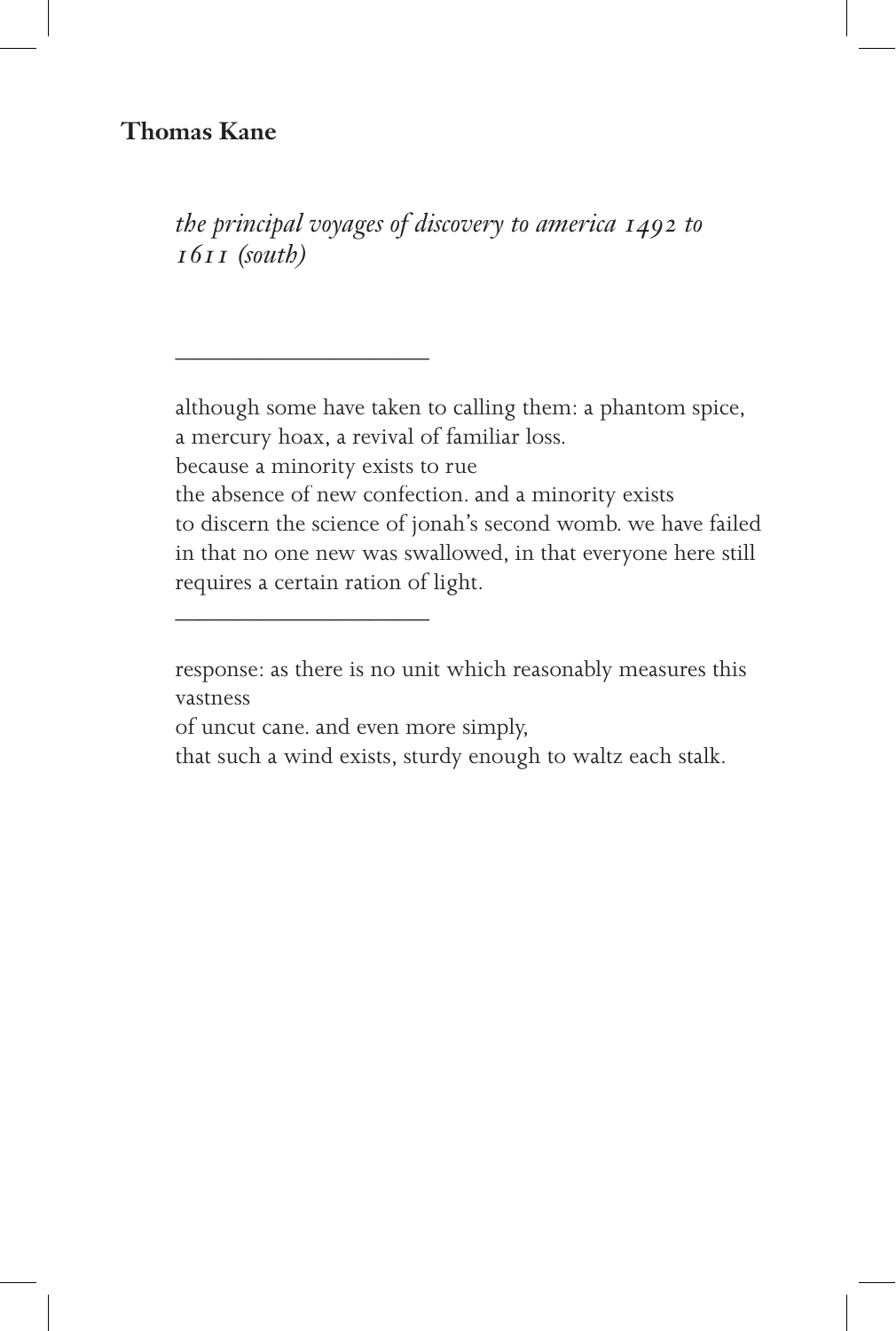#### **Daniel C. Remein**

#### from *missive to nathaniel hawthorne*

i can't say enough what it would mean if you would tell a fable at the revolution. the comments on the sketch of the mule were perhaps as enlightening as the arrangement we made for months. if this tomorrow, stamped and meant, afterwards flows out from a sketch of what i couldn't say, do not take it as a symbol for the experiment or a portent of a failure. only admirers among those i would not say showed up to account for the clearing. do not leave behind pure and true. if a true there wanted for a daughter, if a fable wanted for envoy, i am sure such a well-composed office and gardeners demonstrating the science of portent, would offer plans of their own for the continent.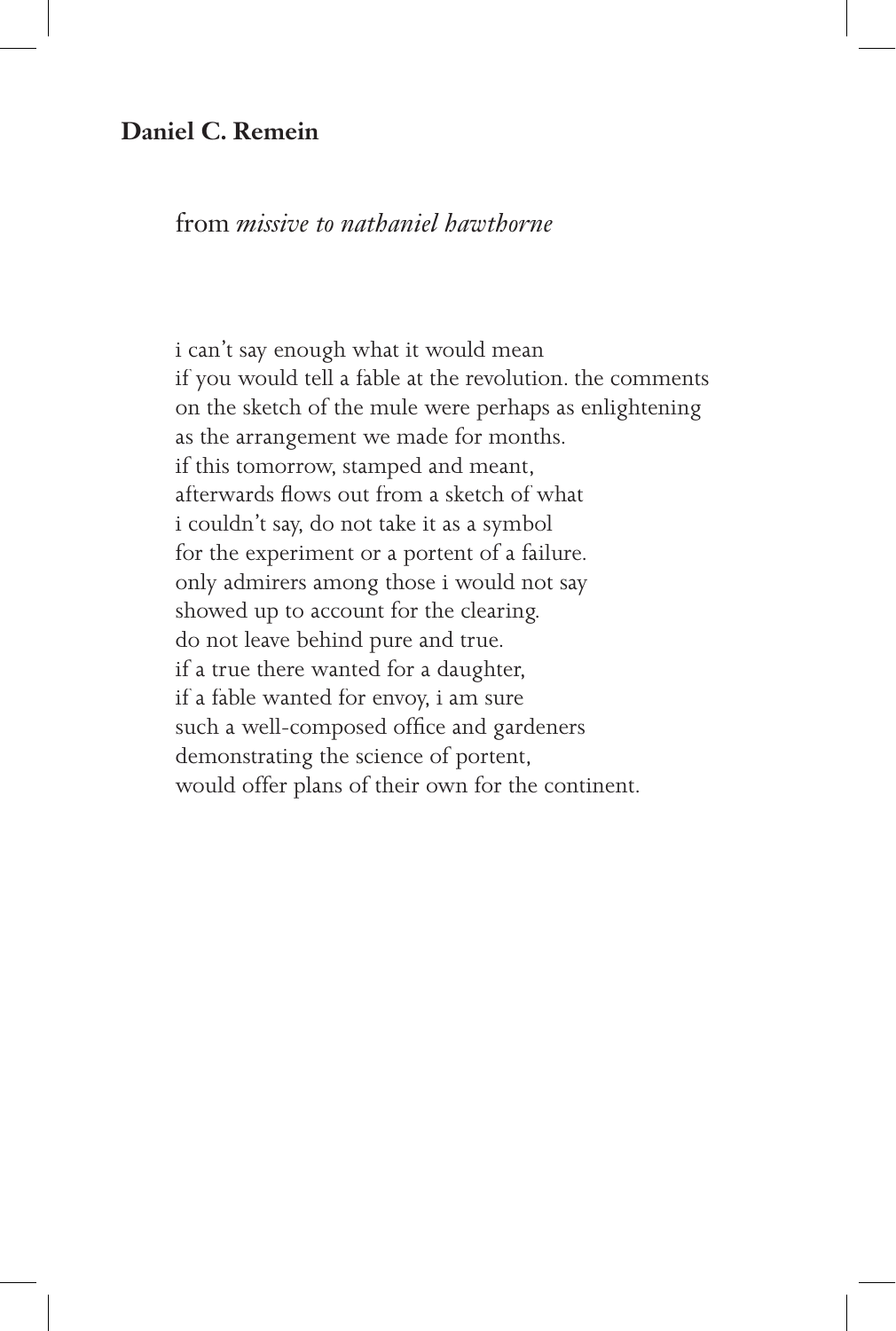#### **Kelly Ramsey**

A visitor arrives. It is a child with a dog and a man beside them, apparently sleeping. So you could say three visitors arrive, but the child is the only one who speaks and therefore who visits.

The house in Taganrog where Chekhov was born. I'm sure you've seen it.

I'm a woman. I have no interest in Chekhov. Why are you here. And also, no. I'm here to visit you. They said you needed comfort.

When I look at the child I too fall asleep, just long enough for him to feed a tube down my ear. Everything about him turns white as though pinched under his body in sleep. I cannot speak.

I can always speak. The visitor is a sentence in that he inspects us for faults. What did you do with the hoagies, you crybaby. Because I am a woman, I tell him, I love what Chekhov has done for adultery. To be honest with you, he said, the Pomeranian was the only character I could stand, but let me tell you a story: once he'd gone looking for Pulaski street, to find a man who ate whole cloves of garlic for breakfast like soft ears, but on the way he was detained by his body which was hit by a pigeon, an unfortunate sort named Gerkington. Now Gerkington as it turned out was toadie to a big union man in those parts, and he suggested to his body that they go see a friend of his who was concerned about fire. This friend had beautiful soft hands, so he said, just the color of fresh concrete. Gerkington's prodigious insatiable and rather large appetite demanded a bag of apples first, followed by several violations of the visitor's body, so the friend as far as I know still fears fire; they couldn't change her mind.

With the tape rolling a visitor arrives, and Shirley abandons her cigarette. Why did you buy that thing, you never drink tea. In her yard knowingly pecking seeds from the snow: pigeons.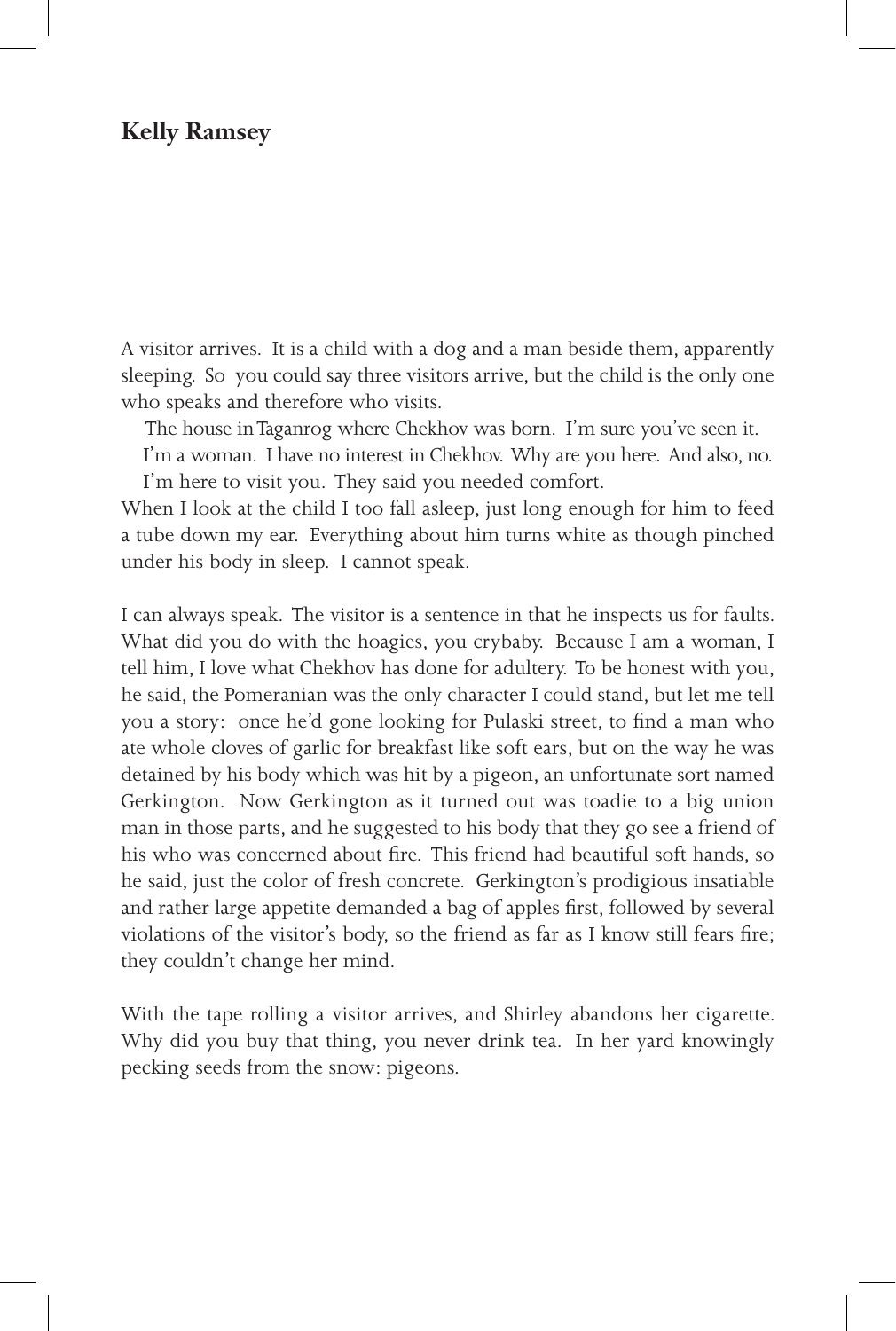#### **Sarah Bagley**

it all begins when we make a real, working time machine from parts he passes out and doesn't wake up, and I lay against listening to his heartbeat not breathe

in the usual manner from the spine, as the head goes out

like a story. if I collapse to watch the past less circular than shining, will you remember me a

white spot in a grass photograph? a piece of cup? of course, it all begins

with it all begins when we make a real, working bit of bread wake up, baby, to ink and mail the breaks, gracefully to

touch the soaped hair, to turn again.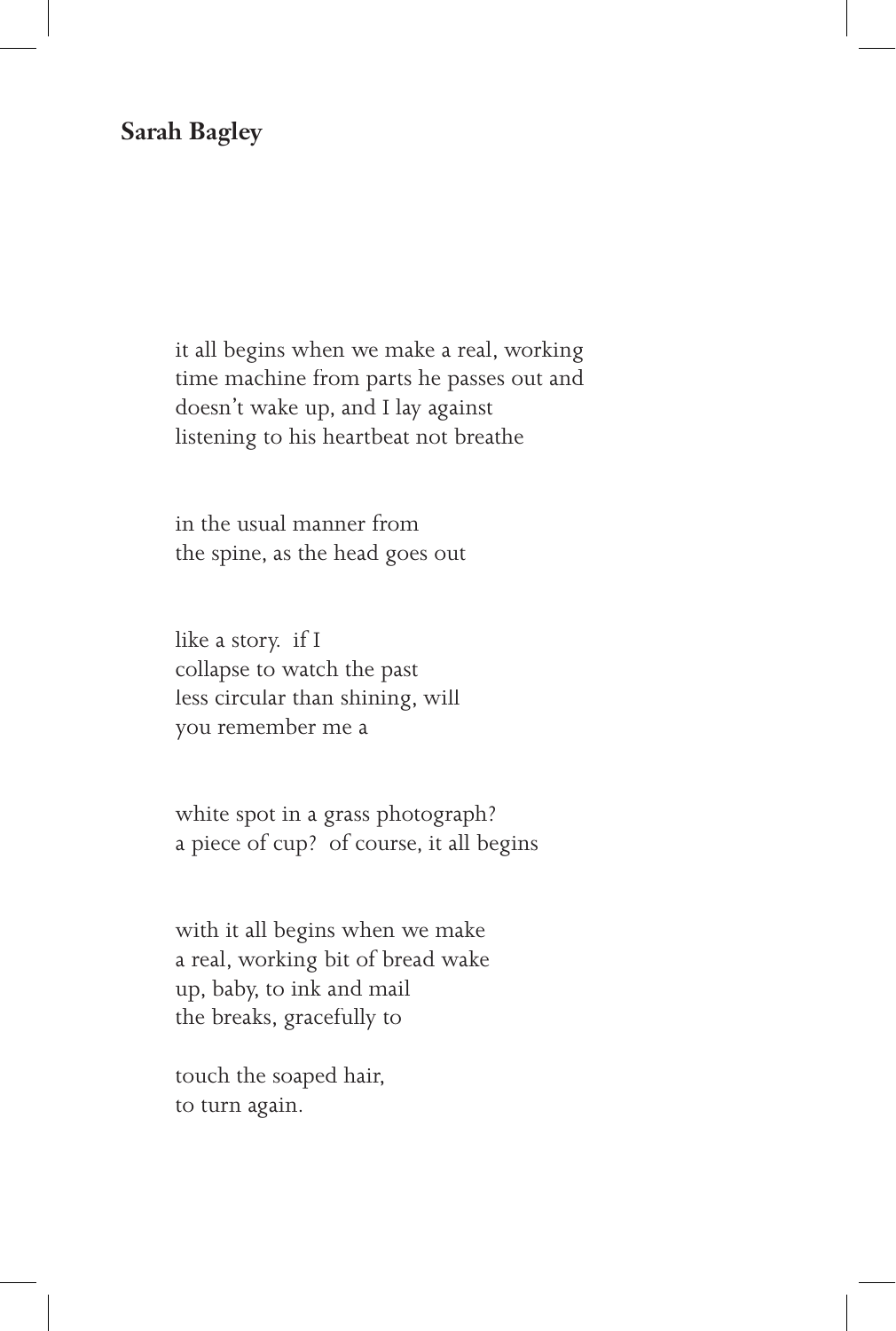### *Emily Gropp*

SKYLESS THE COUNTRY IS A COUNTRY inside, a tent I wave goodbye to, what I can't wave goodbye to evacuating, the subject feels the subject bend, but all structures with bent rods aren't failed structures, because we lived! for a starfall month and held, the ladder steady the rungs crowded me, as I gripped them, with strange joy bless metaphor, for what it carries away evacuating, an under and over, and above the bridge, you crossed to bring me to, the ship—it's a bird, it's a plane, it's COME OUT FROM UNDER THE TENT, where you were you where, you loved to change, the subject: newsflash inflorescence on the sea, wildflowers square your outhouse, our bodies also, have holes space built, into holes impossible to hollow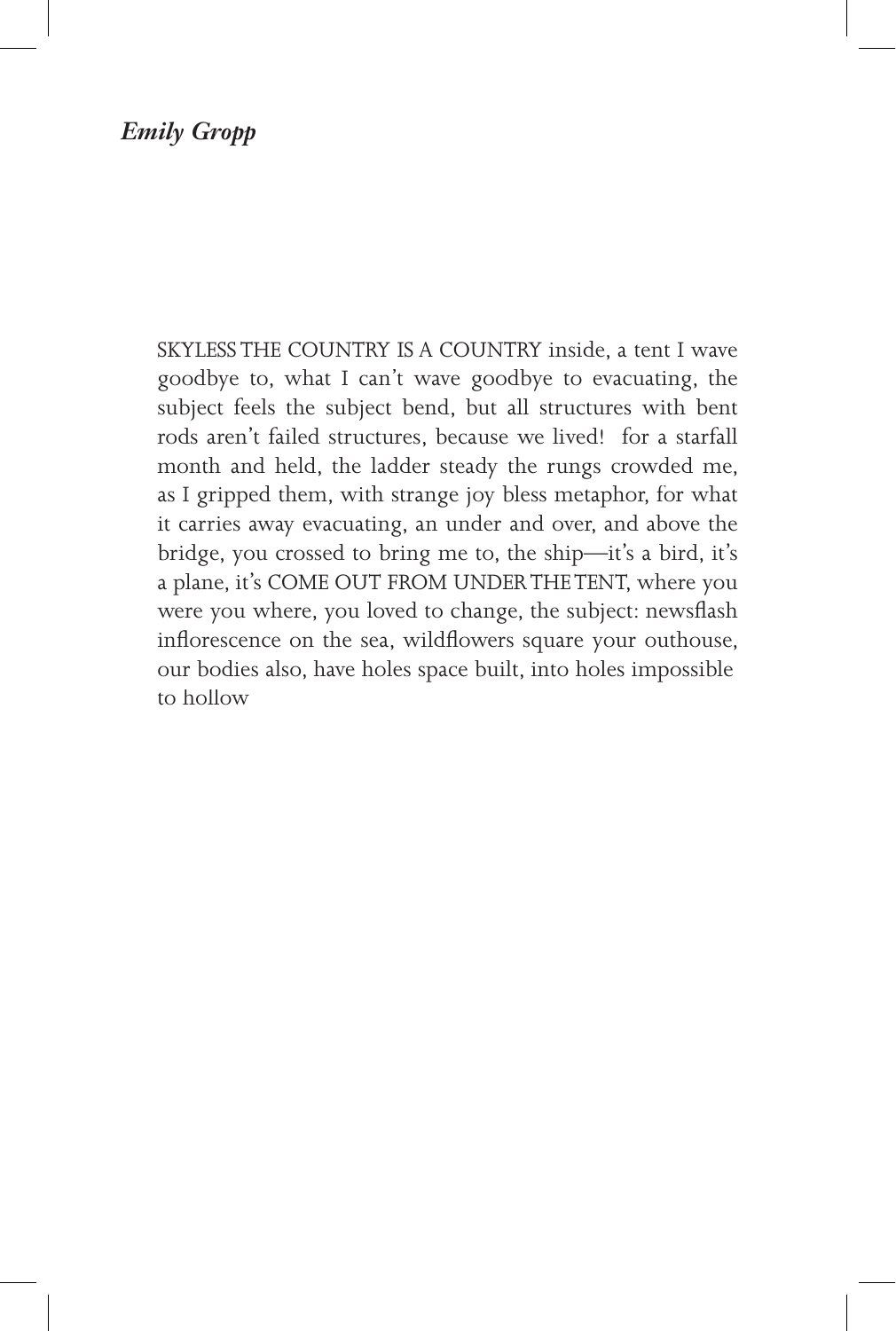# **Tomaž Šalamun**

*Tiepolo*

I stood there in my khaki pants, my teeth rending the curtain of time.

Fuck! Fuck! I said it with my open mouth, screaming, all this with a purpose, that if they'd just put the live hen in my mouth, she wouldn't *thunder*.

Feathers in my mouth grow.

I dreamt Khlebnikov. He had the moist snout of an animal, which belonged to darkness. I didn't see him. I was shocked by the smoothness, the roundness and the grayness of his snout.

> translated by Thomas Kane and Tomaž Šalamun